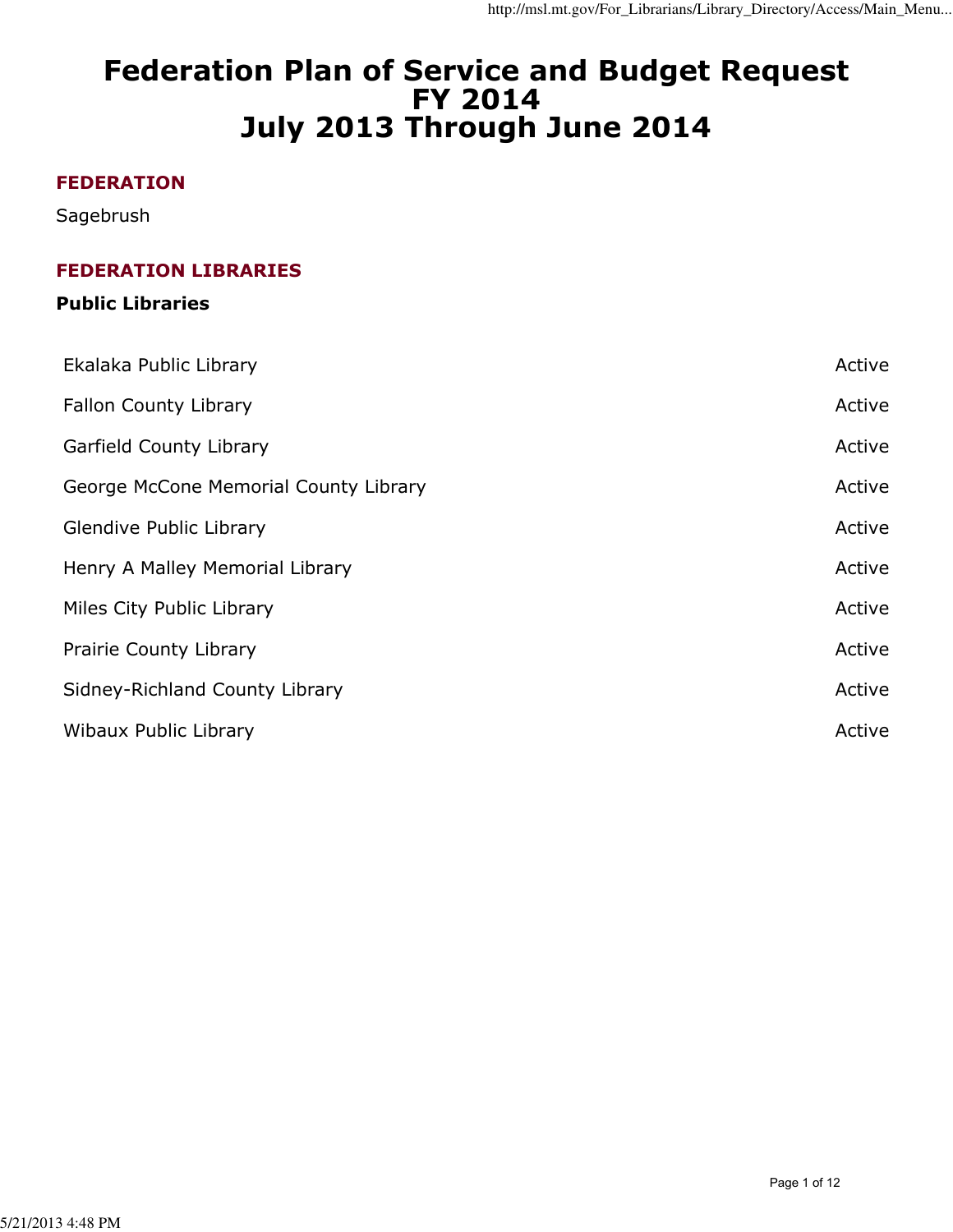## LONG RANGE GOALS

## Goal # 1 Description

 Goal 1: Support and encourage continuing education, training, networking, and travel.

#### Associated MSL Goals

- **3** Training MSL provides appropriate trainings and training resources so that the best use can be made of the resources offered.
- 4 Consultation and Leadership MSL provides consultation and leadership to enable users to set and reach their goals.

#### Goal # 2 Description

 Goal 2: Support and encourage member libraries to increase technology. Includes OCLC, MSC, or other electronic cataloging subscriptions, barcodes, networking costs, and Internet Access.

#### Associated MSL Goals

2 - Access - MSL provides libraries, agencies, and its partners and patrons with convenient, high quality, and cost-effective access to library content and services.

#### Goal # 3 Description

 Goal 3: Support and encourage member libraries to share resources and materials and increase communication between libraries.

## Associated MSL Goals

- 2 Access MSL provides libraries, agencies, and its partners and patrons with convenient, high quality, and cost-effective access to library content and services.
- **3** Training MSL provides appropriate trainings and training resources so that the best use can be made of the resources offered.
- 4 Consultation and Leadership MSL provides consultation and leadership to enable users to set and reach their goals.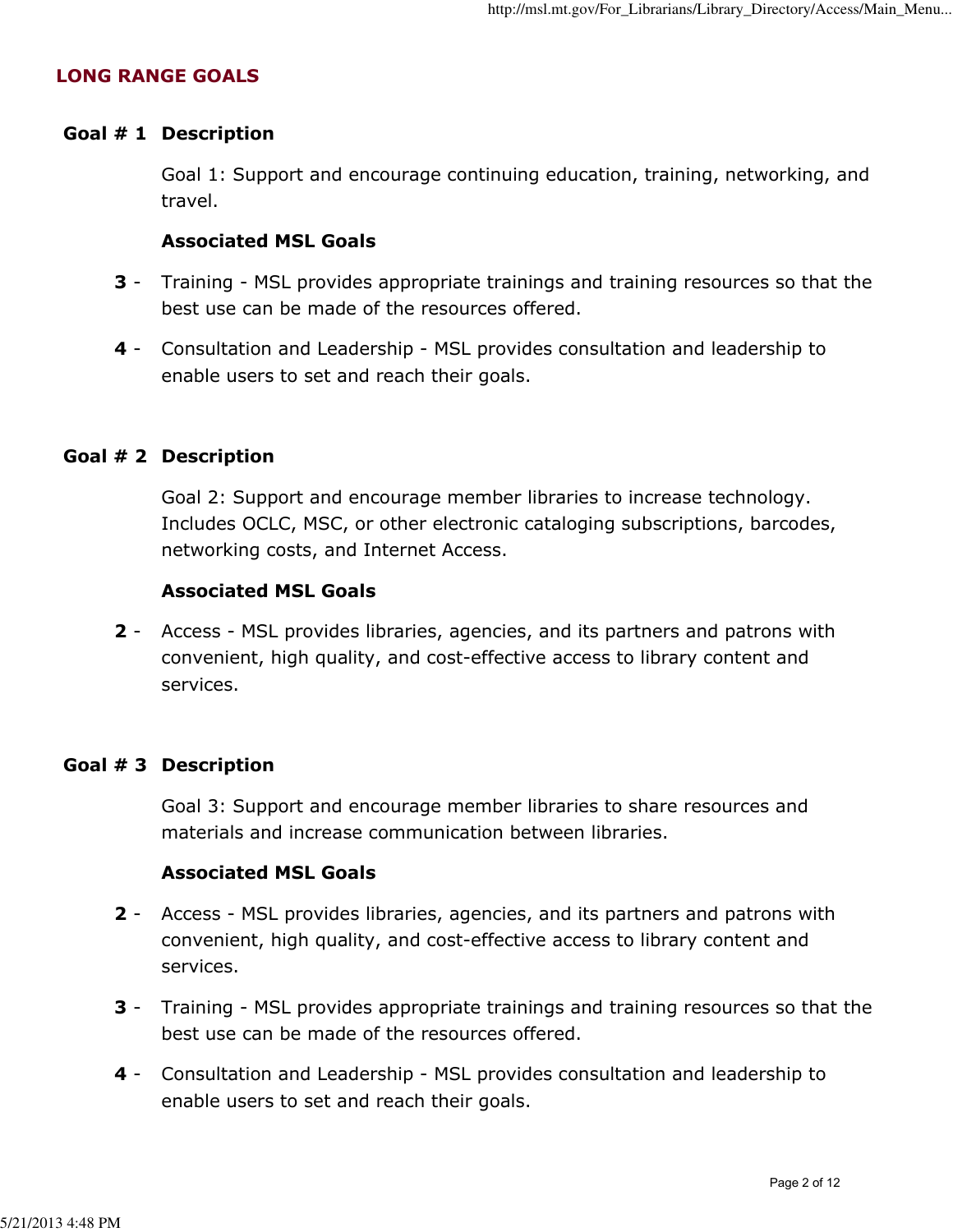Goal # 4 Description

Associated MSL Goals

Goal # 5 Description

Associated MSL Goals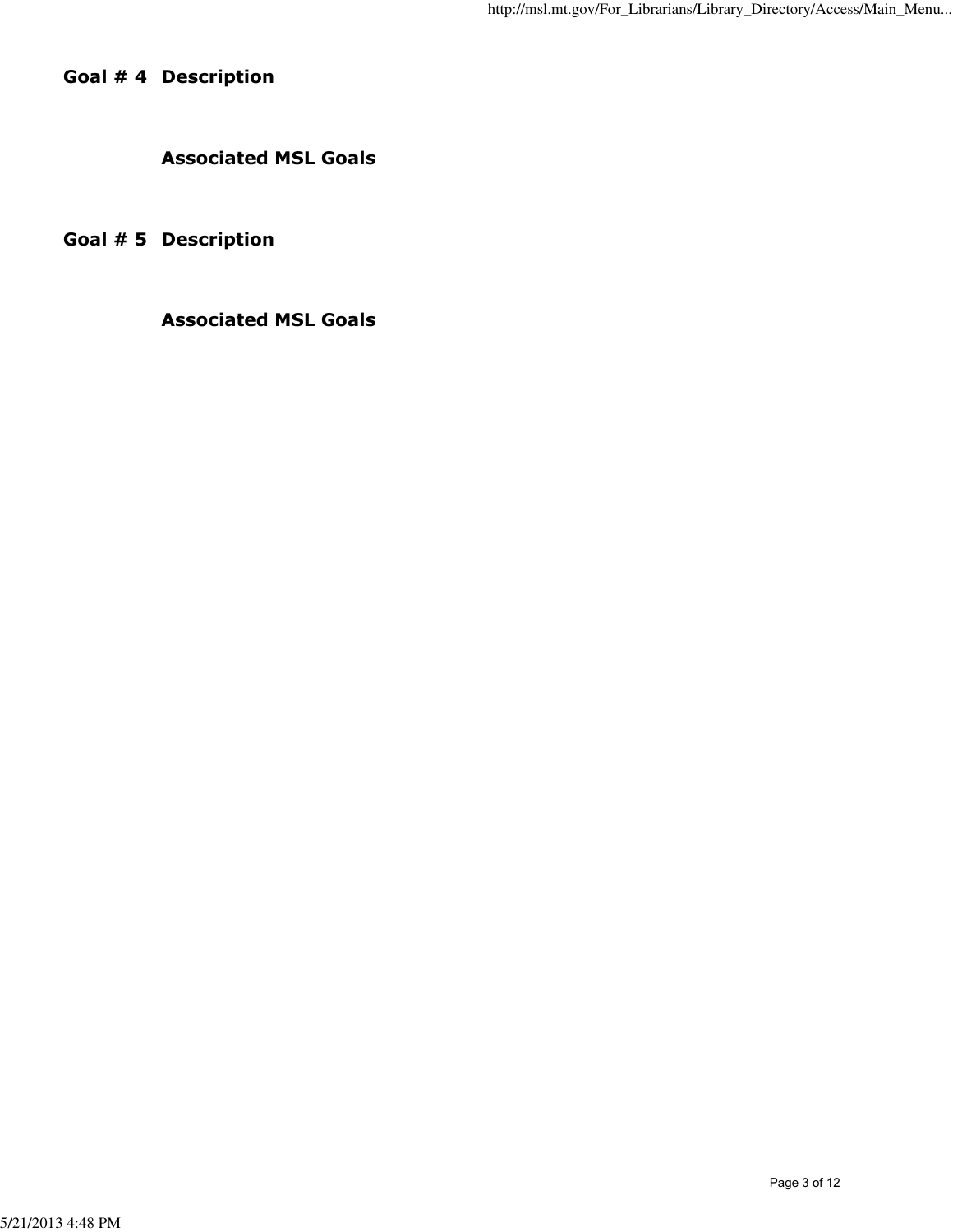## ADMINISTRATIVE COSTS

Several administrative functions are centralized at the State Library, but Federation members may want to authorize a stipend (of not more then \$1,000) to the federation coordinator or designated person who is willing to work with the State Library and Federation membership to plan meeting agendas, set up meetings, and do the appropriate plan of service and annual report preparation and filing.

#### Revenue Summary

Total: \$18,995.30

## Note: Budget Summary

| Program 1 - CONTINUING ED, TRAINING AND TRAVEL | \$6,015.00         |
|------------------------------------------------|--------------------|
| Program 2 - TECHNOLOGY AND RESOURCE SHARING    | \$9,764.00         |
| Program 3 - COMMUNICATION/PR AND CONSULTATION  | \$2,116.00         |
| Program 4 - ADMINISTRATIVE SERVICES            | \$1,100.00         |
|                                                | Total: \$18,995.00 |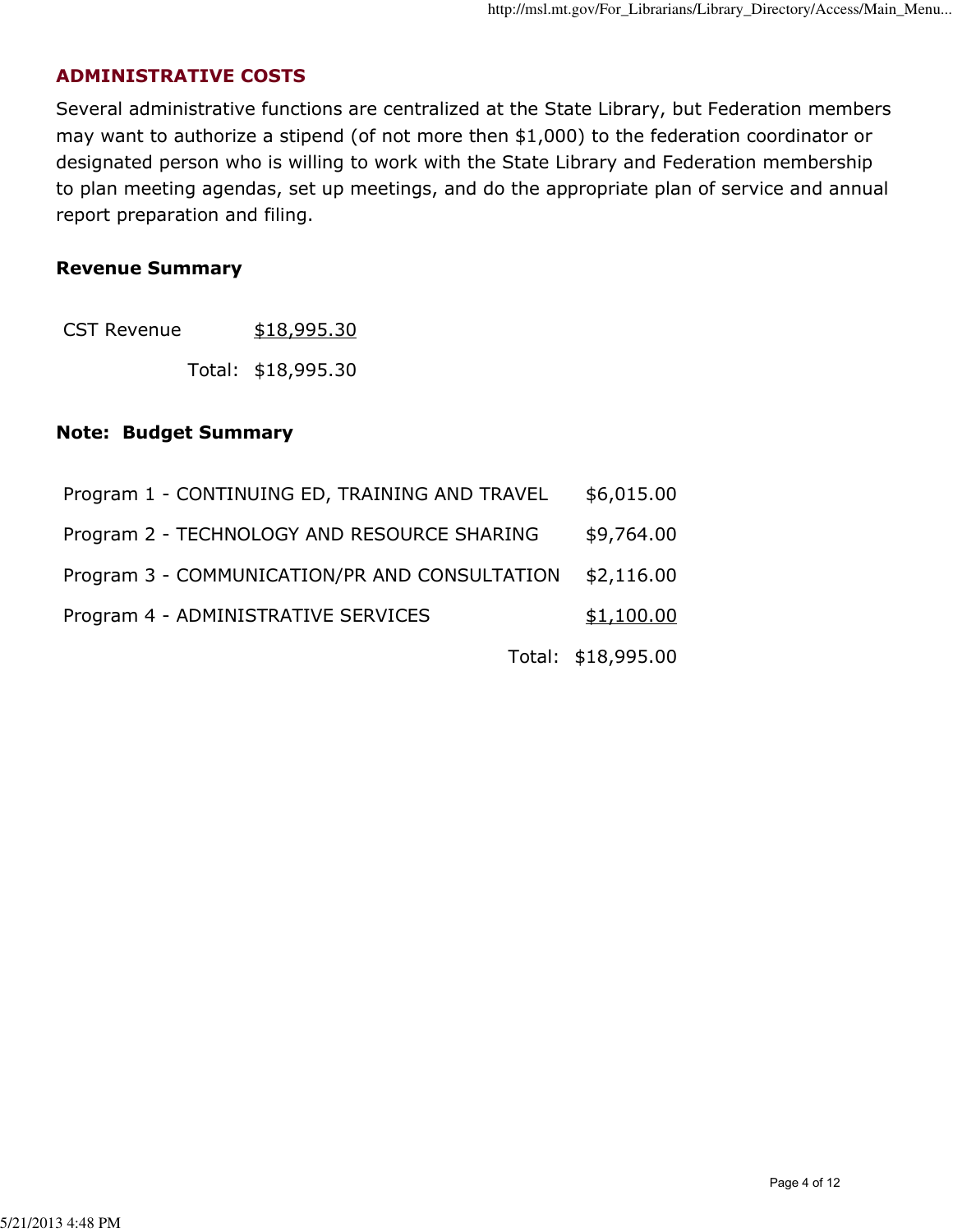## PROGRAM SUMMARIES

## Program 1 - CONTINUING ED, TRAINING AND TRAVEL

## Narrative

Knowledgeable and trained staff and trustees are able to provide quality library services to their communities. Toward this end the following activities will be funded as money allows. (Examples: Montana Library Association (MLA) Conferences/Training, Offline, Montana Shared Catalog (MSC) or other community trainings).

Each member library may choose how much, if any, funding to designate toward training opportunities and travel expenses.

Training by qualified library representatives, individuals or State Library Staff will be provided at each Sagebrush Federation Meeting at no cost to the individual libraries.

## Evaluation

Attending learning events or bringing continuing education to our area will result in more members accumulating certification credits, becoming certified and maintaining certification through the MSL program. Libraries should be working towards certifying all staff. At least two workshops will be presented each year at Federation meetings. Positive evaluations of Federation programs and meetings will also indicate success.

## Associated Sagebrush Federation Goals

1 - Goal 1: Support and encourage continuing education, training, networking, and travel.

## Program Budget: \$6,015.00

| <b>Budget Detail: Library</b> |                                       | <b>Amount</b> |
|-------------------------------|---------------------------------------|---------------|
|                               | Ekalaka Public Library                | \$713.00      |
|                               | <b>Fallon County Library</b>          | \$160.00      |
|                               | Garfield County Library               | \$450.00      |
|                               | George McCone Memorial County Library | \$300.00      |
|                               | <b>Glendive Public Library</b>        | \$0.00        |
|                               | Henry A Malley Memorial Library       | \$426.00      |
|                               | Miles City Public Library             | \$2,666.00    |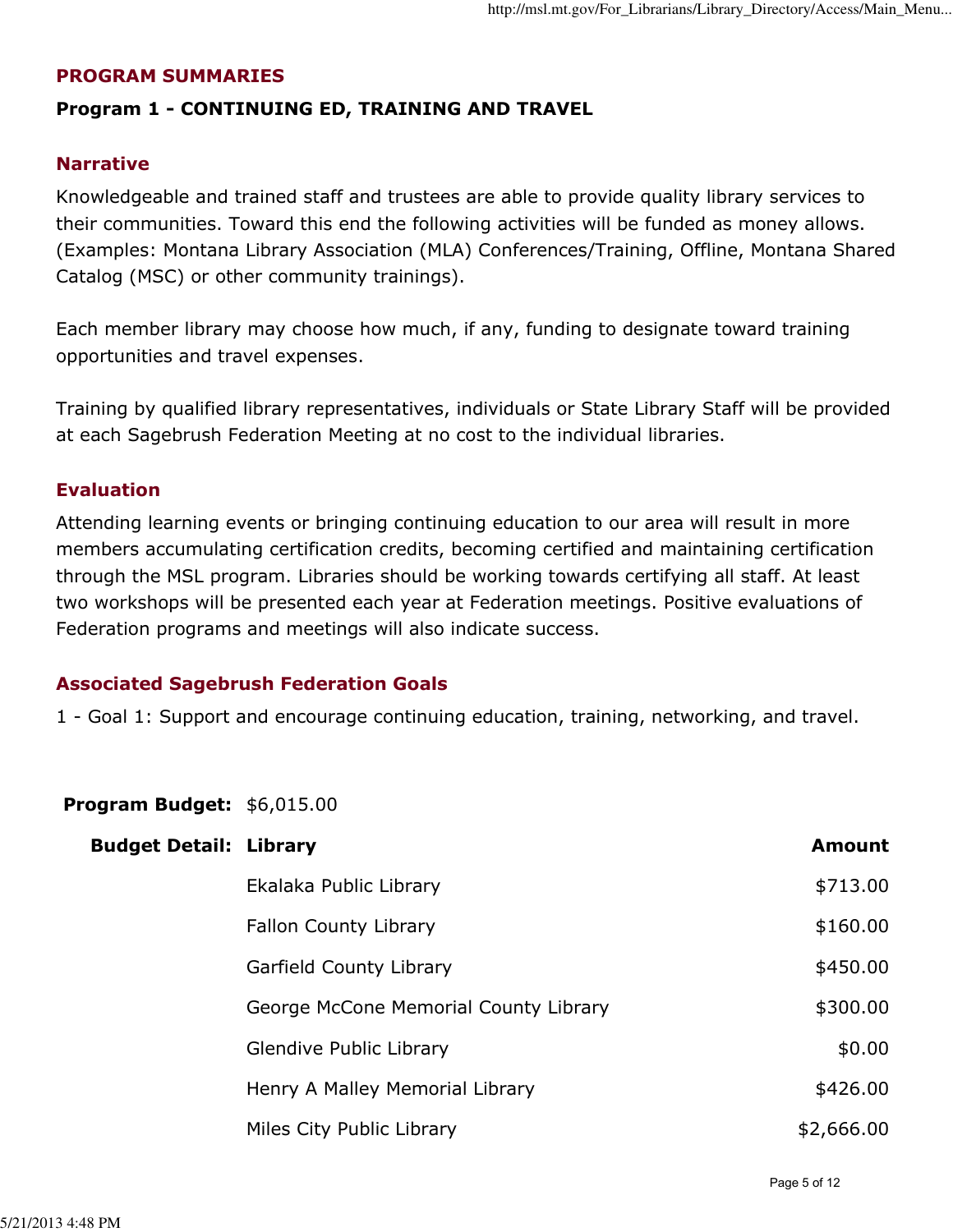| <b>Note:</b> 1) \$1426.13 (MCPL) 2) \$1090 CE Training, \$150 Meeting<br>Host (Federation) |                                       |            |
|--------------------------------------------------------------------------------------------|---------------------------------------|------------|
| <b>Prairie County Library</b>                                                              |                                       | \$100.00   |
| Sidney-Richland County Library                                                             |                                       | \$1,000.00 |
| Wibaux Public Library                                                                      |                                       | \$200.00   |
|                                                                                            | Total award for Program 1: \$6,015.00 |            |
|                                                                                            | Variance from Program 1 budget:       | \$0.00     |

## Program 2 - TECHNOLOGY AND RESOURCE SHARING

## Narrative

Monies received in this category will be expended toward technology-related resources that strengthen Federation-wide access: OCLC, Shared Catalog Expenses, software, hardware, virtual reference, online databases, portable reading/audio devices, etc.

Un-expended monies may be redirected toward technology (training, online database purchases such as MontanaLibrary2Go, professional development opportunities, or book discussion kits) or postage/shipping costs to cover resource/materials sharing.

The Federation will cover the cost for the Annual Subscription from Movie Licensing USA for all ten participating libraries. This purchase allows the license to be affordable for all libraries and to be in compliance with publicly showing films to patrons.

Each member library may choose how much, if any, funding to designate toward technology and resource sharing opportunities.

## **Evaluation**

All Sagebrush Federation Libraries will maintain OCLC membership for Federation resource sharing. Upgrades of the network and hardware or software help maintain and improve patron service and access.

Statistics may be reviewed or patrons may be polled to track the effectiveness of online/technology services. Positive feedback from patrons and members on the use of library databases and other technology offerings will be an indication of success.

Public Libraries will provide an accounting for their expenditures in their individual Annual Report with an explanation of the benefits and outcomes to the federation.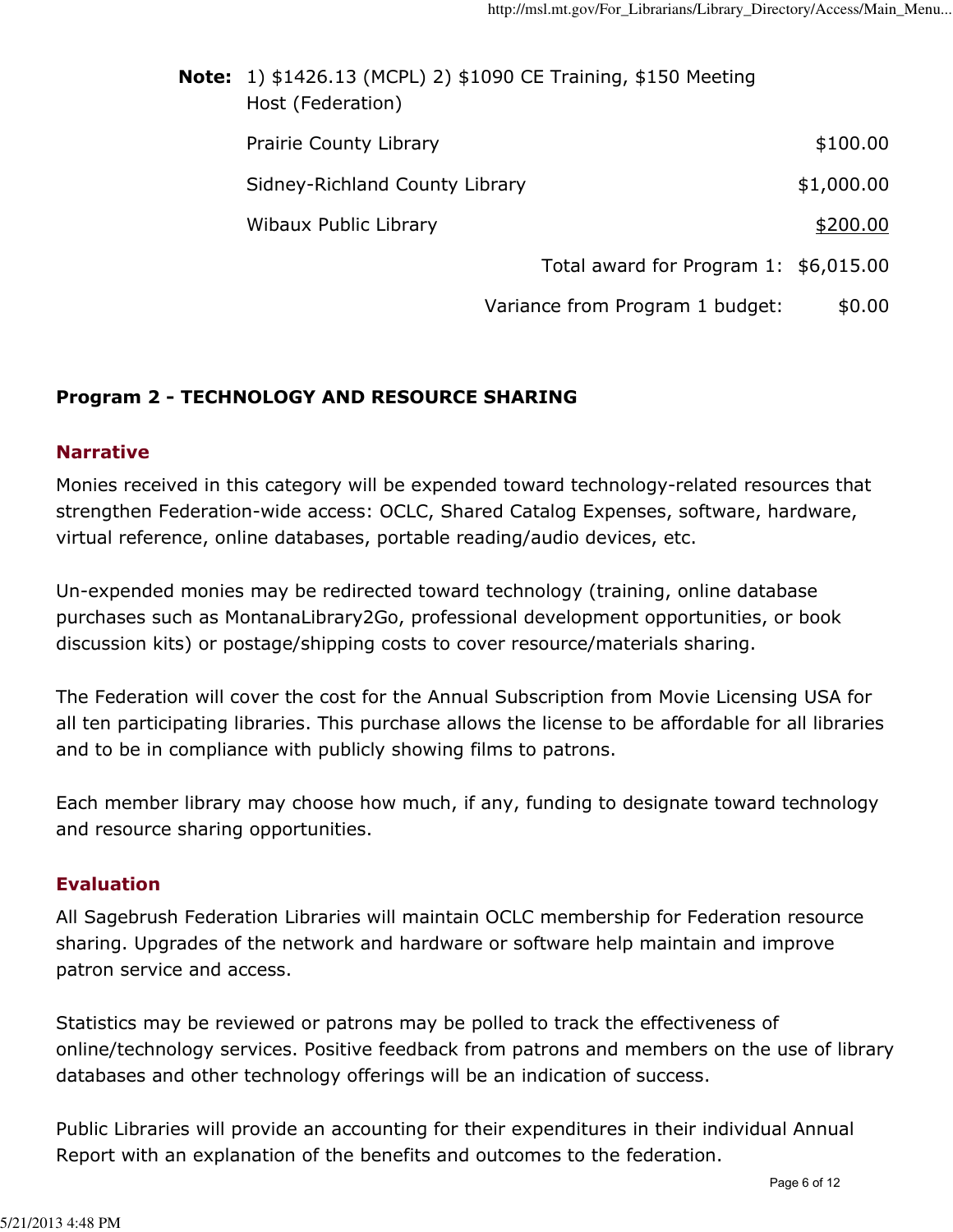## Associated Sagebrush Federation Goals

2 - Goal 2: Support and encourage member libraries to increase technology. Includes OCLC, MSC, or other electronic cataloging subscriptions, barcodes, networking costs, and Internet Access.

3 - Goal 3: Support and encourage member libraries to share resources and materials and increase communication between libraries.

## Program Budget: \$9,764.00

| <b>Budget Detail: Library</b> |                                                               |                                 | <b>Amount</b> |
|-------------------------------|---------------------------------------------------------------|---------------------------------|---------------|
|                               | Ekalaka Public Library                                        |                                 | \$713.00      |
|                               | <b>Fallon County Library</b>                                  |                                 | \$1,266.00    |
|                               | Garfield County Library                                       |                                 | \$726.00      |
|                               | George McCone Memorial County Library                         |                                 | \$796.00      |
|                               | Glendive Public Library                                       |                                 | \$1,000.00    |
|                               | Henry A Malley Memorial Library                               |                                 | \$1,000.00    |
|                               | Miles City Public Library                                     |                                 | \$1,385.00    |
|                               | <b>Note:</b> 1) \$1384 Movie Licensing for Group (Federation) |                                 |               |
|                               | Prairie County Library                                        |                                 | \$1,226.00    |
|                               | Sidney-Richland County Library                                |                                 | \$426.00      |
|                               | Wibaux Public Library                                         |                                 | \$1,226.00    |
|                               |                                                               | Total award for Program 2:      | \$9,764.00    |
|                               |                                                               | Variance from Program 2 budget: | \$0.00        |

## Program 3 - COMMUNICATION/PR AND CONSULTATION

## Narrative

The Federation Coordinator or a representative will attend at least two Coordinator meetings. Two Federation meetings will be held each year.

Federation members will act as mentors to new members. Members continually consult each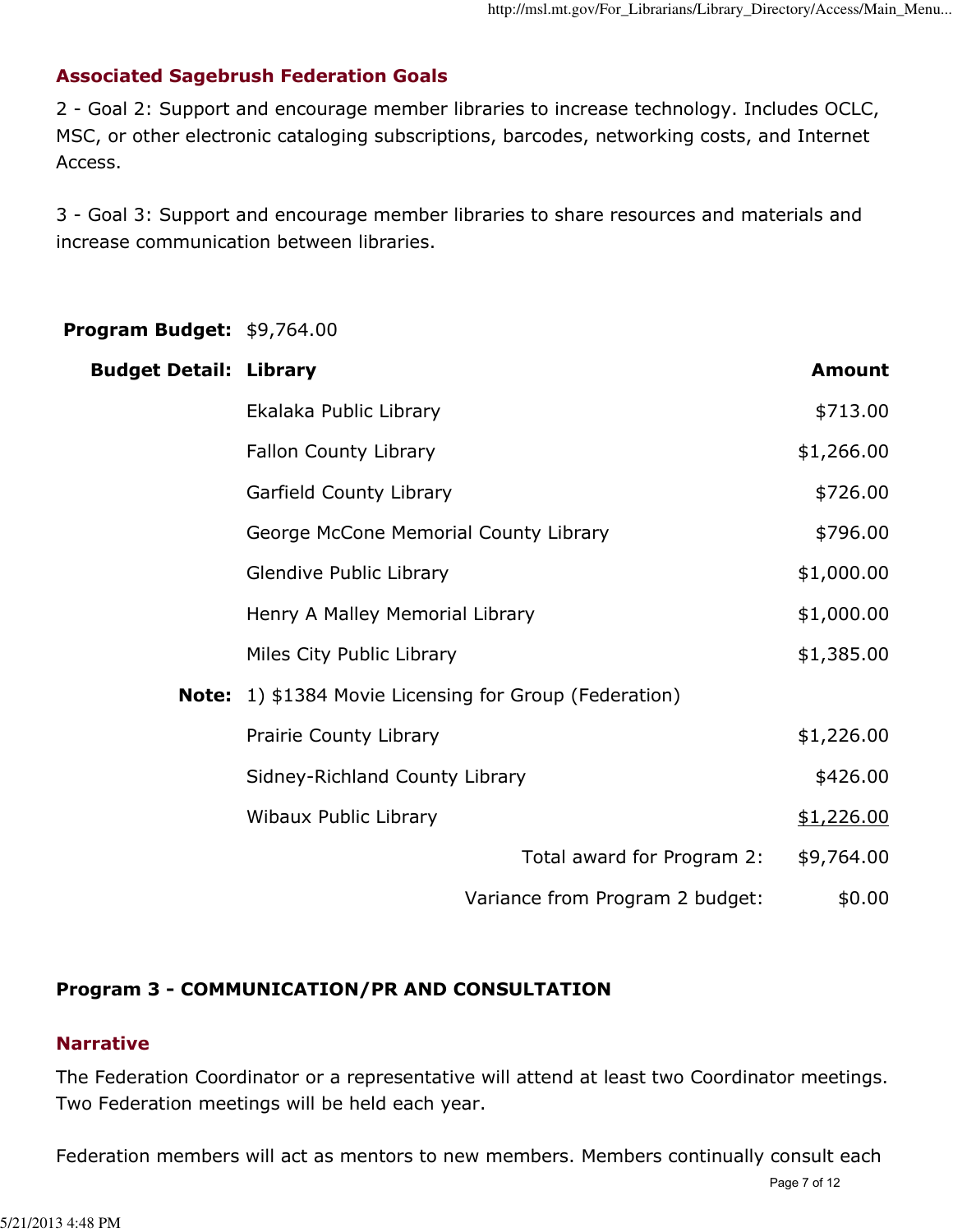other for help. If funds are available, members may travel to another member library for training/help/consultation.

Workgroups will be maintained (Plan of Service and Annual Report, Continuing Education, Federation Development and others as needed). Directors and other members are encouraged to participate. Workgroups help the Federation achieve its annual Goals.

Each member library may choose how much, if any, funding to designate toward communication and/or consultation.

## Evaluation

This program will be deemed successful if:

1. The Coordinator or representative attends at least two Coordinator meetings (may attend by conference call or online) and the Coordinator manages the affairs of the Federation.

2. Two Federation meetings are held per year to communicate and network library information.

3. Members submit events and the "Sagebrush Federation Library Events" will be posted online detailing quarterly library happenings for the public and MSL.

4. One Federation Committee project meeting will be scheduled annually.

5. All libraries in Southeastern Montana are invited to the Federation meetings.

## Associated Sagebrush Federation Goals

1 - Goal 1: Support and encourage continuing education, training, networking, and travel.

3 - Goal 3: Support and encourage member libraries to share resources and materials and increase communication between libraries.

## Program Budget: \$2,116.00

| <b>Budget Detail: Library</b> |                                       | <b>Amount</b> |
|-------------------------------|---------------------------------------|---------------|
|                               | Garfield County Library               | \$250.00      |
|                               | George McCone Memorial County Library | \$330.00      |
|                               | Glendive Public Library               | \$426.00      |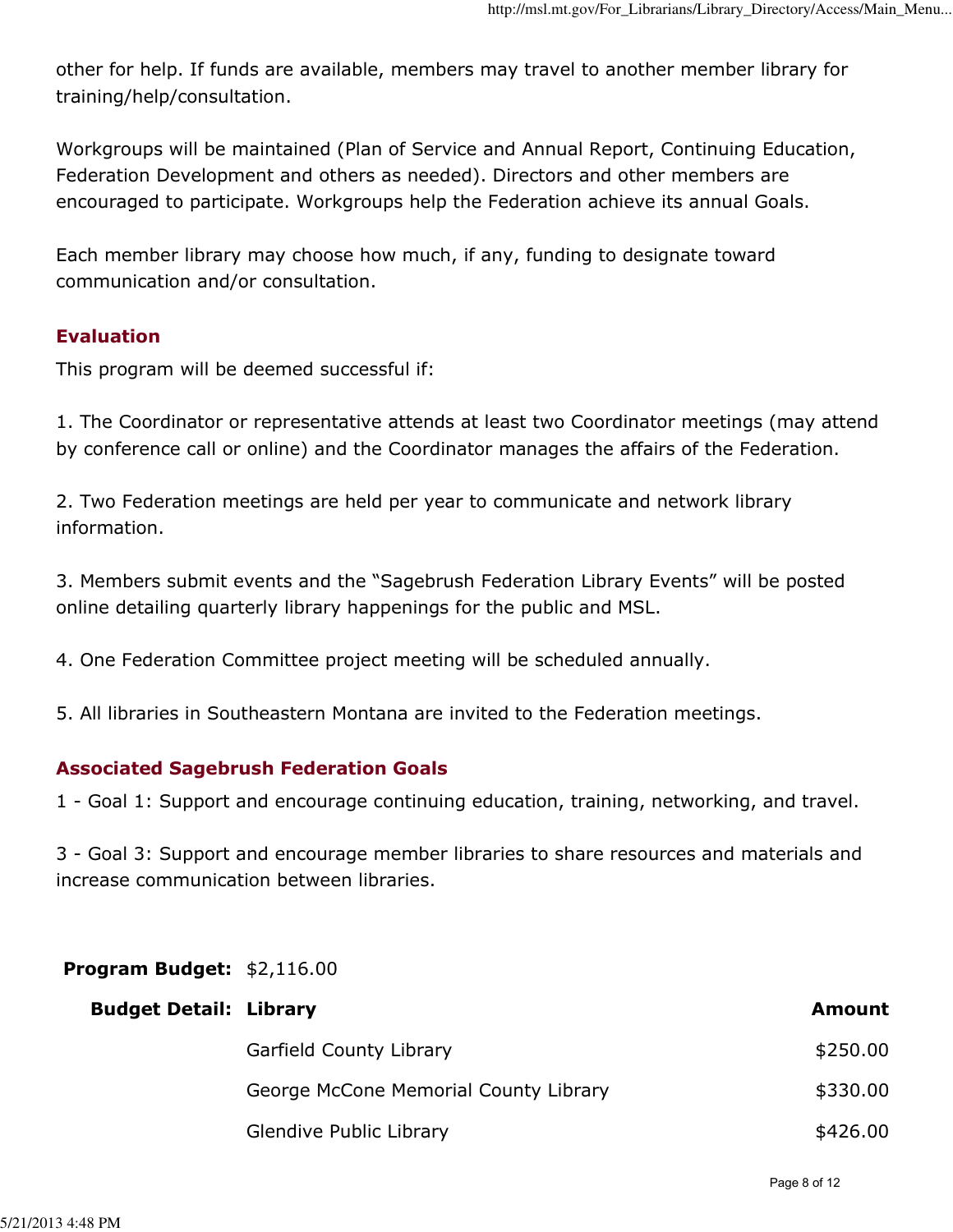| Miles City Public Library                              |                                 | \$1,010.00 |
|--------------------------------------------------------|---------------------------------|------------|
| <b>Note:</b> 1) \$1010 Coordinator Travel (Federation) |                                 |            |
| Prairie County Library                                 |                                 | \$100.00   |
|                                                        | Total award for Program 3:      | \$2,116.00 |
|                                                        | Variance from Program 3 budget: | \$0.00     |

## Program 4 - ADMINISTRATIVE SERVICES

## Narrative

Sagebrush Federation of Libraries will provide to the Miles City Public Library funds to be used as a stipend for the Coordinator to administer and manage the affairs of the Sagebrush Federation. The headquarters library will also receive funds for supplies such as postage, copies and long distance used for Federation business.

## Evaluation

This program will be deemed successful if the Coordinator attends meetings, files appropriate reports to the Federation and Montana State Library in a timely manner, communicates Federation business to members and performs the duties per the job description of the Coordinator and headquarters library.

## Associated Sagebrush Federation Goals

1 - Goal 1: Support and encourage continuing education, training, networking, and travel.

2 - Goal 2: Support and encourage member libraries to increase technology. Includes OCLC, MSC, or other electronic cataloging subscriptions, barcodes, networking costs, and Internet Access.

3 - Goal 3: Support and encourage member libraries to share resources and materials and increase communication between libraries.

Program Budget: \$1,100.00

## Budget Detail: Library and Amount and Amount and Amount and Amount and Amount and Amount

Miles City Public Library **\$1,100.00** 

Note: 1) \$200 Supplies, \$900 Coordinator Stipend (Federation)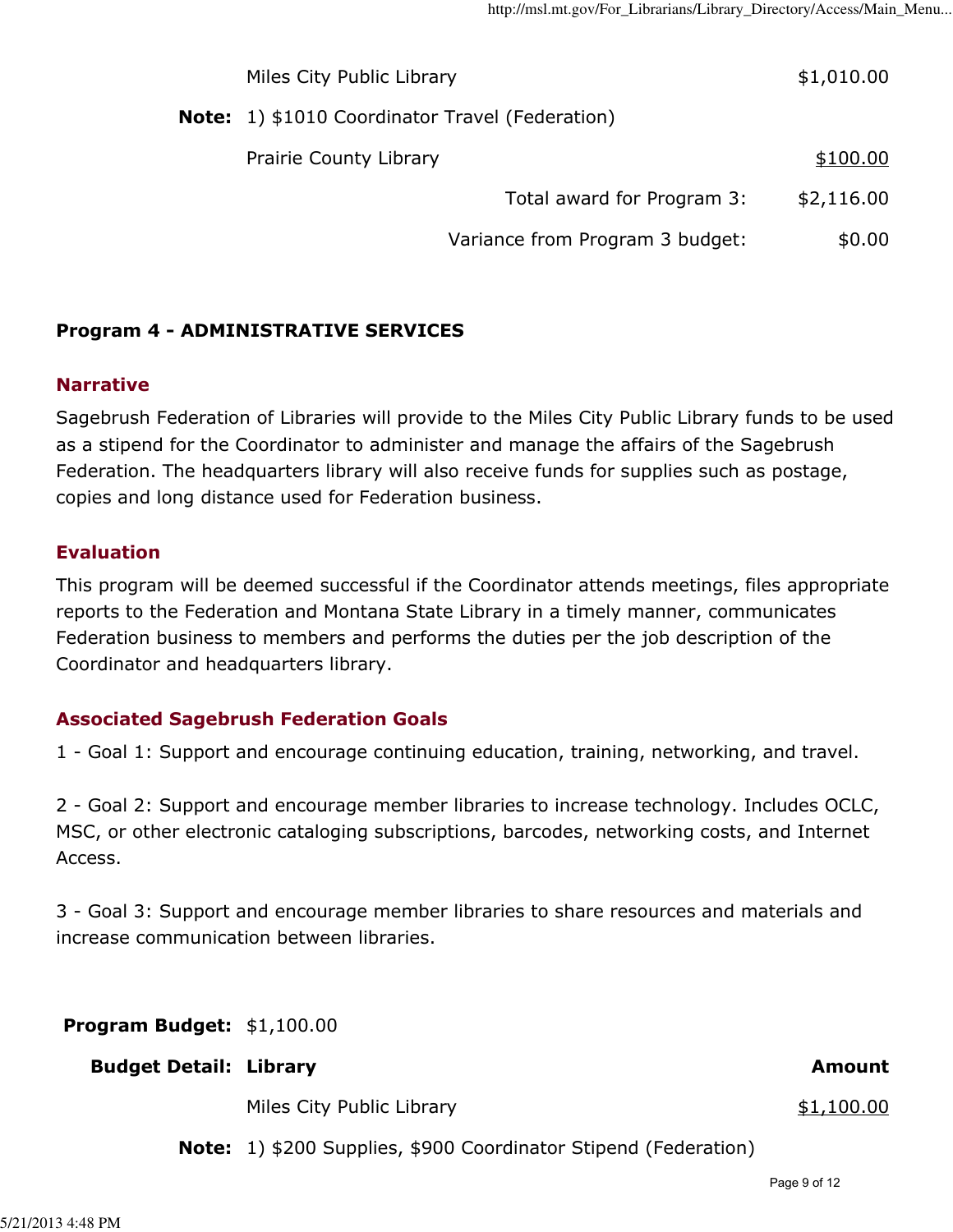Total award for Program 4: \$1,100.00

Variance from Program 4 budget: \$0.00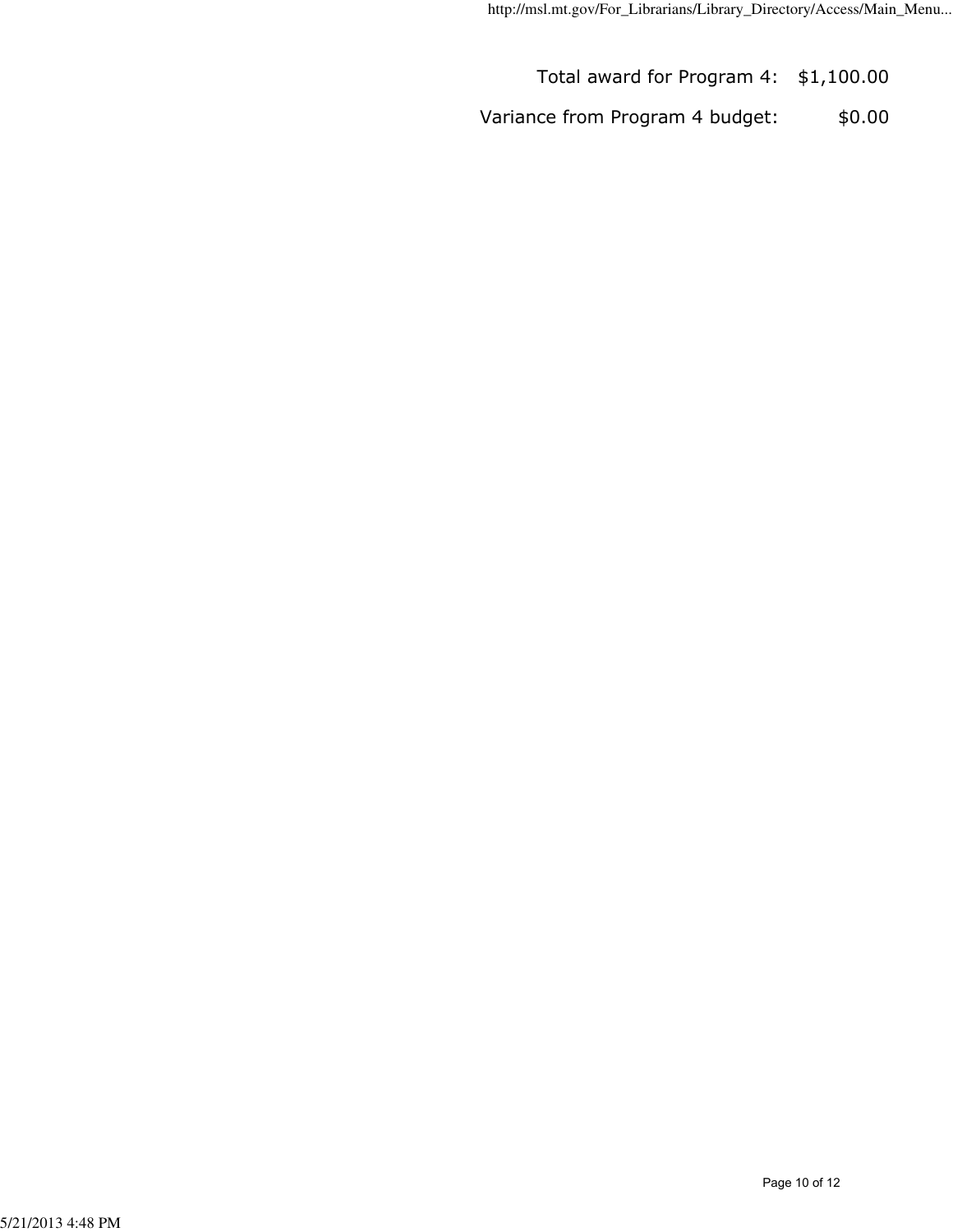## SIGNATURES/APPROVALS

## Approval Date: \_\_\_\_\_\_\_\_\_\_\_\_\_\_\_

## Sagebrush Federation Coordinator

Sonja Woods - Library Director **Date Signed** Date Signed

## Chairperson - Federation Advisory Board

Lou Anne Tweten - Library Board Member **Date Signed** Date Signed

#### Chairperson - Board of Trustees, Federation Coordinator's Library

Betty Berger - Library Board Chair **Date Signed** Date Signed

## AWARD SUMMARY/TOTALS

| Library                               | <b>Amount</b> |
|---------------------------------------|---------------|
| Ekalaka Public Library                | \$1,426.00    |
| Fallon County Library                 | \$1,426.00    |
| Garfield County Library               | \$1,426.00    |
| George McCone Memorial County Library | \$1,426.00    |
| Glendive Public Library               | \$1,426.00    |
| Henry A Malley Memorial Library       | \$1,426.00    |
| Miles City Public Library             | \$6,161.00    |
| <b>Prairie County Library</b>         | \$1,426.00    |
| Sidney-Richland County Library        | \$1,426.00    |
| Wibaux Public Library                 | \$1,426.00    |
|                                       | Page 11 of 12 |

\_\_\_\_\_\_\_\_\_\_\_\_\_\_\_\_\_\_\_\_\_\_\_\_\_\_\_\_\_\_\_\_\_\_\_\_\_\_\_\_\_\_\_\_\_\_\_\_\_\_\_\_\_\_\_\_\_\_\_ \_\_\_\_\_\_\_\_\_\_\_\_\_

\_\_\_\_\_\_\_\_\_\_\_\_\_\_\_\_\_\_\_\_\_\_\_\_\_\_\_\_\_\_\_\_\_\_\_\_\_\_\_\_\_\_\_\_\_\_\_\_\_\_\_\_\_\_\_\_\_\_\_ \_\_\_\_\_\_\_\_\_\_\_\_\_

\_\_\_\_\_\_\_\_\_\_\_\_\_\_\_\_\_\_\_\_\_\_\_\_\_\_\_\_\_\_\_\_\_\_\_\_\_\_\_\_\_\_\_\_\_\_\_\_\_\_\_\_\_\_\_\_\_\_\_ \_\_\_\_\_\_\_\_\_\_\_\_\_